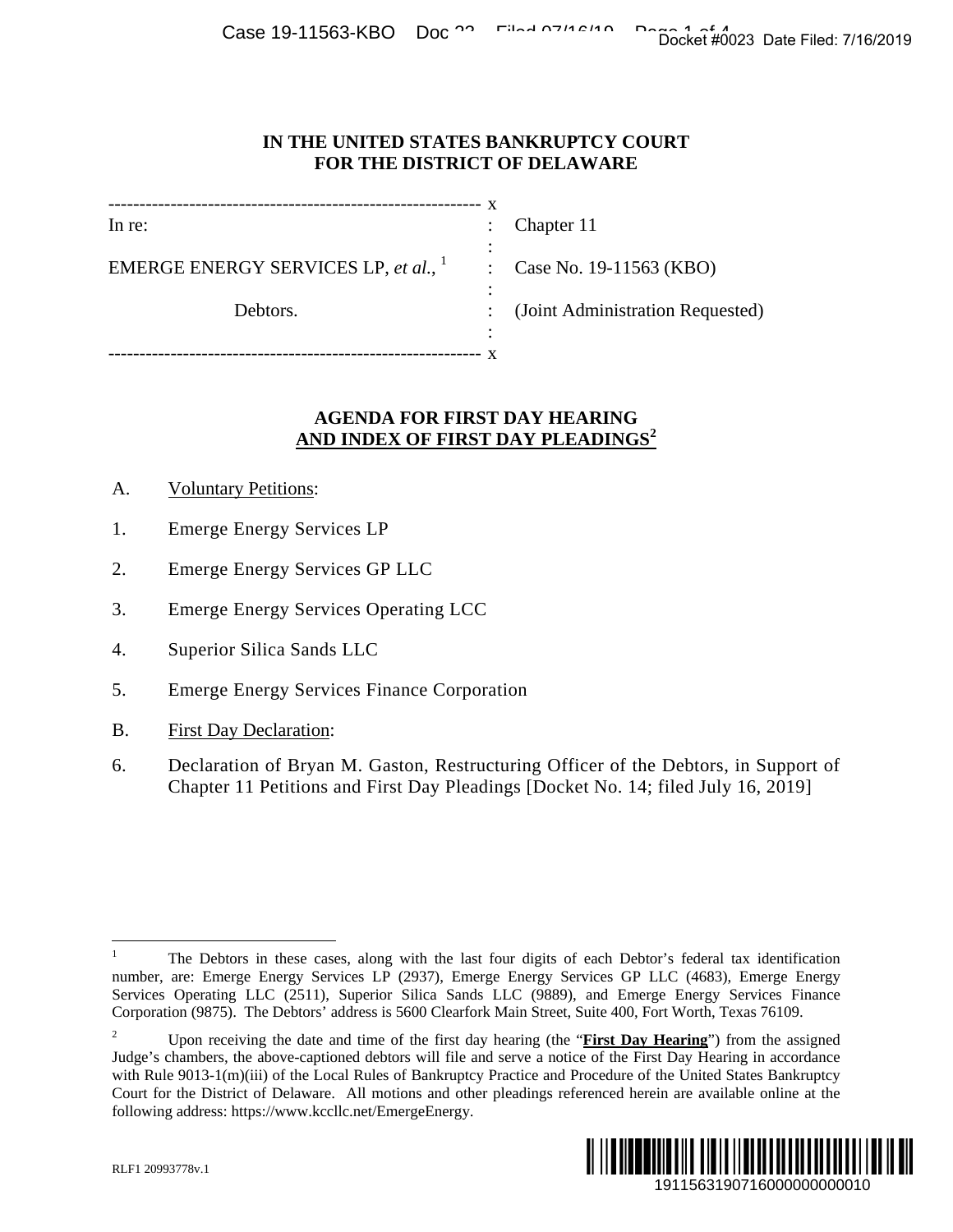- C. First Day Motions:
- 7. Debtors' Motion for Entry of an Order Under Fed. R. Bankr. P. 1015 and Del. Bankr. L.R. 1015-1 Authorizing Joint Administration of Chapter 11 Cases [Docket No. 2; filed July 15, 2019]
- 8. Debtors' Application for Entry of an Order Appointing Kurtzman Carson Consultants LLC as Claims and Noticing Agent *Nunc Pro Tunc* to the Petition Date [Docket No. 3; filed July 15, 2019]
- 9. Debtors' Motion for Entry of Orders Under 11 U.S.C. §§ 105(a), 363(b), 507(a)(8), and 541 and Fed. R. Bankr. P. 6003 and 6004 Authorizing Payment of Prepetition Taxes and Fees [Docket No. 6; filed July 15, 2019]
- 10. Debtors' Motion for Entry of Orders Under 11 U.S.C. §§ 105(a), 362(d), 363(b), 364(c) and 503(b) Authorizing Debtors to (I) Pay Their Prepetition Insurance Obligations, (II) Pay Their Prepetition Bonding Obligations, (III) Maintain Their Postpetition Insurance Coverage, (IV) Maintain Their Bonding Program, and (V) Maintain Postpetition Financing of Insurance Premiums [Docket No. 8; filed July 15, 2019]
- 11. Debtors' Motion for Entry of Orders Under 11 U.S.C. §§ 105(a), 363(b) and 363(c) and Fed. R. Bankr. P. 6003 and 6004 Authorizing the Debtors to Continue Their Customer Programs [Docket No. 5; filed July 15, 2019]
- 12. Debtors' Motion for Entry of Orders Under 11 U.S.C. §§ 105(a), 363(b), 506(b), 541, 1107(a), and 1108 and Fed. R. Bankr. P. 6003 (I) Authorizing Debtors to Pay Certain Prepetition Claims of Shippers, Lien Claimants, and Royalty Interest Owners, (II) Confirming Administrative Expense Priority of Undisputed and Outstanding Prepetition Orders, and (III) Granting Related Relief [Docket No. 7; filed July 15, 2019]
- 13. Debtors' Motion for Entry of Orders Under 11 U.S.C. §§ 105(a) and 366 (I) Prohibiting Utility Companies from Altering or Discontinuing Service on Account of Prepetition Invoices, (II) Approving Deposit as Adequate Assurance of Payment, and (III) Establishing Procedures for Resolving Requests by Utility Companies for Additional Assurance of Payment [Docket No. 13; filed July 16, 2019]
- 14. Debtors' Motion for Entry of Orders Under 11 U.S.C. §§ 105(a), 362(d), 363(b), 507(a), 541, 553, 1107(a) and 1108 and Fed. R. Bankr. P. 6003 (I) Authorizing (A) Payment of Prepetition Workforce Obligations and (B) Continuation of Workforce Programs on Postpetition Basis, (II) Authorizing Payment of Payroll-Related Taxes, (III) Confirming the Debtors' Authority to Transmit Payroll Deductions, (IV) Authorizing Payment of Prepetition Claims Owing to Administrators, and (V) Directing Banks to Honor Prepetition Checks and Fund Transfers for Authorized Payments [Docket No. 11; filed July 16, 2019]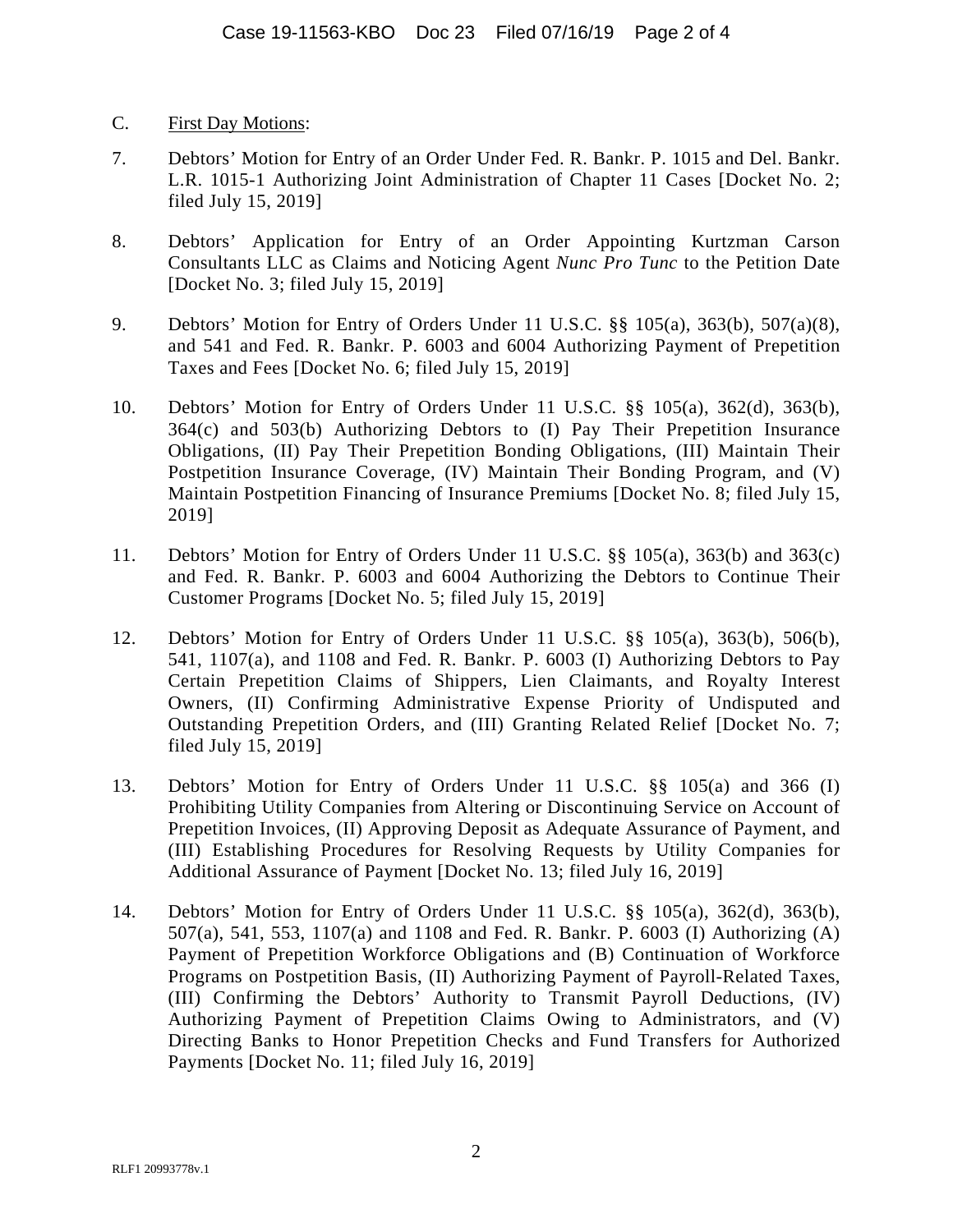- 15. Debtors' Motion for Entry of Orders Under 11 U.S.C. §§ 105(a), 345, 363, 503(b), and 507(a), Fed. R. Bankr. P. 6003 and 6004, and Del. Bankr. L.R. 2015-2 (I) Authorizing Continued Use of Existing Cash Management System, Including Maintenance of Existing Bank Accounts, Checks, and Business Forms, (II) Authorizing Continuation of Existing Deposit Practices, (III) Approving the Continuation of Intercompany Transactions, and (IV) Granting Administrative Expense Status to Certain Postpetition Intercompany Claims [Docket No. 4; filed July 15, 2019]
- 16. Debtors' Motion (I) Pursuant to 11 U.S.C. §§ 105, 361, 362, 363 and 364 Authorizing the Debtors to (A) Obtain Senior Secured Priming Superpriority Postpetition Financing, (B) Grant Liens and Superpriority Administrative Expense Status, (C) Use Cash Collateral of Prepetition Secured Parties and (D) Grant Adequate Protection to Prepetition Secured Parties; (II) Scheduling a Final Hearing Pursuant to Bankruptcy Rules 4001(b) and 4001(c); and (III) Granting Related Relief [Docket No. 20; filed July 16, 2019]
	- i. Declaration of Adam Dunayer in Support of Motion (I) Pursuant to 11 U.S.C. §§ 105, 361, 362, 363 and 364 Authorizing the Debtors to (A) Obtain Senior Secured Priming Superpriority Postpetition Financing, (B) Grant Liens and Superpriority Administrative Expense Status, (C) Use Cash Collateral of Prepetition Secured Parties and (D) Grant Adequate Protection to Prepetition Secured Parties; (II) Scheduling a Final Hearing Pursuant to Bankruptcy Rules 4001(b) and 4001(c); and (III) Granting Related Relief [Docket No. 21; filed July 16, 2019]
	- ii. Declaration of Bryan M. Gaston in Support of Motion (I) Pursuant to 11 U.S.C. §§ 105, 361, 362, 363 and 364 Authorizing the Debtors to (A) Obtain Senior Secured Priming Superpriority Postpetition Financing, (B) Grant Liens and Superpriority Administrative Expense Status, (C) Use Cash Collateral of Prepetition Secured Parties and (D) Grant Adequate Protection to Prepetition Secured Parties; (II) Scheduling a Final Hearing Pursuant to Bankruptcy Rules 4001(b) and 4001(c); and (III) Granting Related Relief [Docket No. 22; filed July 16, 2019]